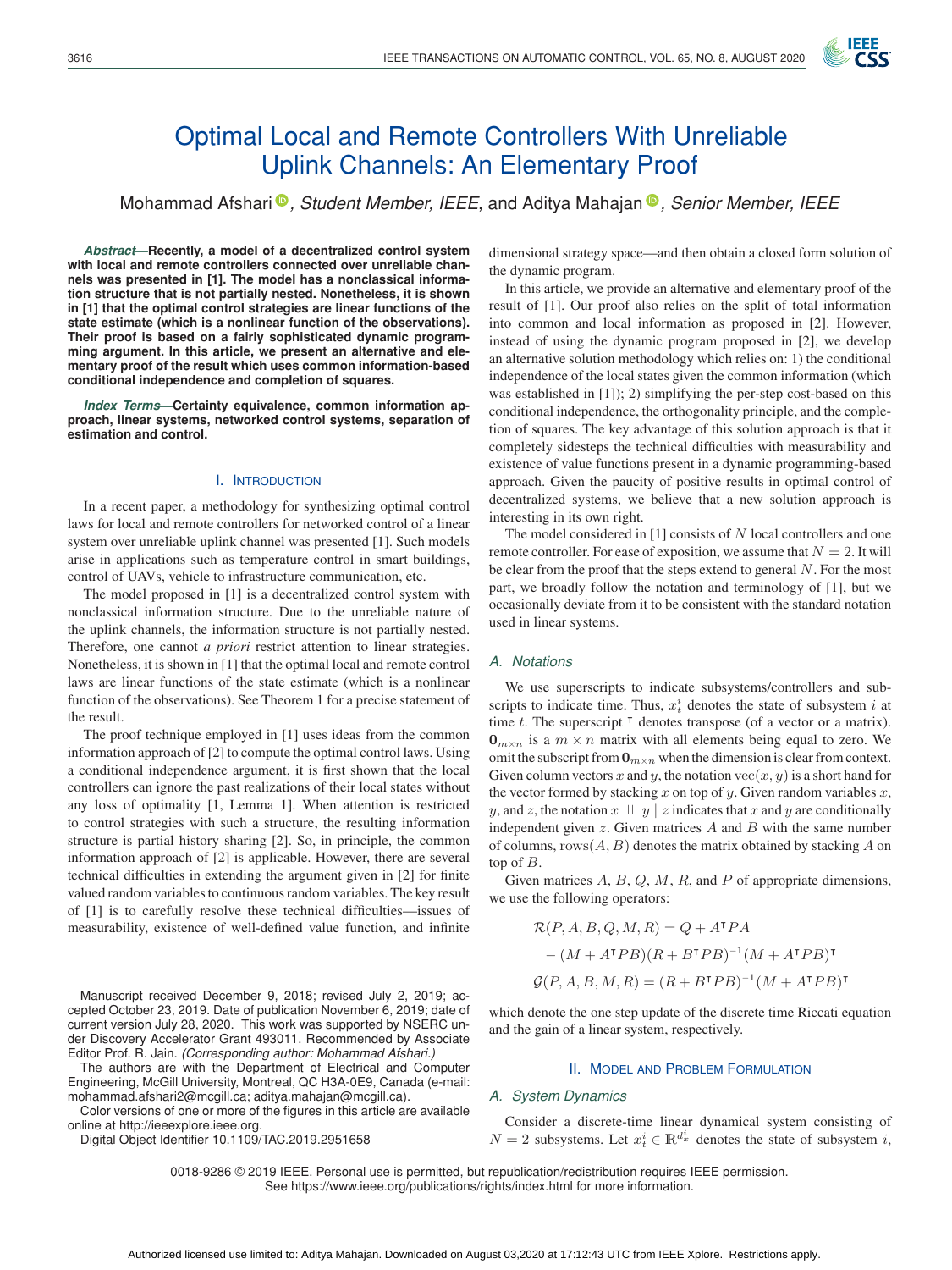$i \in \{1, 2\}$ . There is a local controller  $C^i$  colocated with subsystem i. In addition, there is a remote controller  $C<sup>0</sup>$ . The information available to the controllers will be described later. Let  $u_t^i \in \mathbb{R}^{d_u^i}$ ,  $i \in \{1, 2\}$ , denote the control action of local controller  $C^i$  and  $u^0 \in \mathbb{R}^{d_u^0}$  denote denote the control action of local controller  $C^i$  and  $u_t^0 \in \mathbb{R}^{d_u^0}$  denote the control action of remote controller  $C^0$ the control action of remote controller  $C^0$ .

The initial state  $x_0^i$  of subsystem  $i, i \in \{1, 2\}$ , is random and the namics of subsystem  $i$  is given by dynamics of subsystem  $i$  is given by

$$
x_{t+1}^i = A^{ii} x_t^i + \begin{bmatrix} B^{i0} & B^{ii} \end{bmatrix} \begin{bmatrix} u_t^0 \\ u_t^i \end{bmatrix} + w_t^i \tag{1}
$$

where  $w_t^i \in \mathbb{R}^{d_x^i}$  is the process noise and  $A^{ii}$ ,  $B^{i0}$ , and  $B^{ii}$  are matrices of appropriate dimensions. We assume that random variables matrices of appropriate dimensions. We assume that random variables  $\{w_0^1, \ldots, w_{T-1}^1, w_0^2, \ldots, w_{T-1}^2\}$  are independent and have zero mean<br>and finite variance Let  $x_0 := \text{vec}(x^1, x^2), y_0 := \text{vec}(y^0, y^1, y^2)$  and and finite variance. Let  $x_t := \text{vec}(x_t^1, x_t^2), u_t := \text{vec}(u_t^0, u_t^1, u_t^2)$ , and<br> $u_t := \text{vec}(u_t^1, u_t^2)$  denote the state, control actions, and noise of the  $w_t := \text{vec}(w_t^1, w_t^2)$  denote the state, control actions, and noise of the overall system. Then the system dynamics can be written as overall system. Then, the system dynamics can be written as

$$
x_{t+1} = Ax_t + Bu_t + w_t \tag{2}
$$

where the matrices  $A$  and  $B$  are given by

$$
A = \begin{bmatrix} A^{11} & 0 \\ 0 & A^{22} \end{bmatrix} \text{ and } B = \begin{bmatrix} B^{10} & B^{11} & 0 \\ B^{20} & 0 & B^{22} \end{bmatrix}.
$$

## *B. Information Structure*

At time t, the local controller  $C^i$ ,  $i \in \{1, 2\}$ , perfectly observes the  $x^i$  of subsystem i and sends it to the remote controller  $C^0$  over state  $x_i^i$  of subsystem i and sends it to the remote controller  $C^0$  over<br>an unreliable packet drop channel Let  $\Gamma^i \subseteq \{0, 1\}$  denote the state of an unreliable packet drop channel. Let  $\Gamma_t^i \in \{0, 1\}$  denote the state of the channel, where  $\Gamma_t^i = 0$  means that the channel is in the OFF state where the transmitted packet gets dropped while  $\Gamma_t^i = 1$  means that the channel is in the ON state where the transmitted packet gets delivered. Thus,  $\Gamma_t^i$  is a Bernoulli random variable and we denote the packet drop probability  $\mathbb{P}(\Gamma_t^i = 0)$  by  $p^i$ . We use  $\Gamma_t$  to denote  $(\Gamma_t^1, \Gamma_t^2)$ .<br>Let  $z^i$  denote the output of the channel  $i, i \in \{1, 2\}$  i.e.

Let  $z_t^i$  denote the output of the channel  $i, i \in \{1, 2\}$ , i.e.,

$$
z_t^i = f(x_t^i, \Gamma_t^i) = \begin{cases} x_t^i, & \text{if } \Gamma_t^i = 1\\ \mathfrak{E}, & \text{if } \Gamma_t^i = 0 \end{cases}
$$
 (3)

where  $E$  denotes a dropped packet. It is assumed that there are perfect channels from  $C^0$  to  $C^1$  and  $C^2$ . Using these channels,  $C^0$  can share  $z_t := \text{vec}(z_t^1, z_t^2)$  and  $u_{t-1}^0$  with local controllers  $C^1$  and  $C^2$ . Note<br>that it is possible to recover  $\Gamma^i$  from  $z^i$ . Hence, all controllers also have that it is possible to recover  $\Gamma_t^i$  from  $z_t^i$ . Hence, all controllers also have access to  $\Gamma_t$ . The fact that  $\Gamma_t$  is available at all controllers is critical to derive the main result of the model (presented in Theorem 1).

Let  $H_t^i$ ,  $i \in \{0, 1, 2\}$ , denote the information available to controller<br>to take decisions at time t. Then  $C<sup>i</sup>$  to take decisions at time t. Then

$$
H_t^0 = \{z_{0:t}, \Gamma_{0:t}, u_{0:t-1}^0\}
$$
 (4a)

$$
H_t^i = \{x_{0:t}^i, u_{0:t-1}^i, z_{0:t}, \Gamma_{0:t}, u_{0:t-1}^0\}, \quad i \in \{1, 2\}.
$$
 (4b)

Let  $\mathcal{H}_t^i$  be the space of all possible realizations of  $H_t^i$ . Then, controller  $C^i$  chooses it's control action according to  $C<sup>i</sup>$  chooses it's control action according to

$$
u_t^i = g_t^i(H_t^i), \quad i \in \{0, 1, 2\}
$$
 (5)

where the Borel measurable function  $g_t^i : \mathcal{H}_t^i \to \mathbb{R}^{d_u^i}$  is called the *controllar*  $C^i$  at time  $t$ . The collection  $\sigma^i = (a^i, a^i, a^i)$ *trol law of controller*  $C^i$  at time *t*. The collection  $\mathbf{g}^i = (g_0^i, \dots, g_{T-1}^i)$ <br>is called the control strategy of controller  $C^i$ . The collection  $\mathbf{g}^i$ is called the *control strategy of controller*  $C^i$ . The collection **g** :=  $(\mathbf{g}^0, \mathbf{g}^1, \mathbf{g}^2)$  is called the *strategy profile of the system*.

#### *C. System Performance and the Optimization Problem*

The system operates for a finite horizon T. At time  $t < T$ , the system incurs a per-step cost

$$
c_t(x_t, u_t) = \begin{bmatrix} x_t \\ u_t \end{bmatrix}^\mathsf{T} \begin{bmatrix} Q_t & M_t \\ M_t^\mathsf{T} & R_t \end{bmatrix} \begin{bmatrix} x_t \\ u_t \end{bmatrix}
$$

and at the terminal time  $T$ , the system incurs a terminal cost

$$
c_T(x_T) = x_T^{\mathsf{T}} Q_T x_T
$$

where  $Q_t$ ,  $M_t$ , and  $R_t$  are matrices of appropriate dimensions. We assume the following block-wise structure of  $Q_t$ ,  $M_t$ , and  $R_t$ :

$$
Q_t = \begin{bmatrix} Q_t^{11} & Q_t^{12} \\ Q_t^{21} & Q_t^{22} \end{bmatrix}, \quad M_t = \begin{bmatrix} M_t^{10} & M_t^{11} & M_t^{12} \\ M_t^{20} & M_t^{21} & M_t^{22} \end{bmatrix}
$$

$$
R_t = \begin{bmatrix} R_t^{00} & R_t^{01} & R_t^{02} \\ R_t^{10} & R_t^{11} & R_t^{12} \\ R_t^{20} & R_t^{21} & R_t^{22} \end{bmatrix}.
$$

The performance of a strategy profile **g** is given by

$$
J(\mathbf{g}) = \mathbb{E}^{\mathbf{g}} \left[ \sum_{t=0}^{T-1} c_t(x_t, u_t) + c_T(x_T) \right]
$$
 (6)

where the expectation is with respect to the measure induced on all the system variables by the choice of strategy joint profile **g**.

The following assumptions are imposed on the system.

- A1) The primitive random variables  $\{x_0^1, x_0^2, w_0^1, \ldots, w_{T-1}^1, w_0^2, \ldots, w_{T-1}^1, w_0^2, \ldots, w_{T-1}^1, w_{T-1}^2, \ldots, w_{T-1}^1, w_{T-1}^2, \ldots, w_{T-1}^1, \ldots, w_{T-1}^1, \ldots, w_{T-1}^1, \ldots, w_{T-1}^1, \ldots, w_{T-1}^1, \ldots, w_{T-1}^1, \ldots, \$ The primative random variables  $\{u_0, u_0, w_0, \dots, w_{T-1}, w_0,$ <br>  $\dots, w_{T-1}^2, \Gamma_0^1, \dots, \Gamma_{T-1}^1, \Gamma_0^2, \dots, \Gamma_{T-1}^2\}$  are independent.<br>
The variables  $\{x_1^1, x_2^2, w_1^1, \dots, w_1^1, w_2^2, \dots, w_2^2\}$  have zero
- A2) The variables  $\{x_0^1, x_0^2, w_0^1, \ldots, w_{T-1}^1, w_0^2, \ldots, w_{T-1}^2\}$  have zero<br>mean and finite variance We use  $\Sigma^i$  and  $\Sigma^i$  to denote the variance mean and finite variance. We use  $\Sigma_t^i$  and  $\Sigma_x^i$  to denote the variance
- of  $w_t^i$  and  $x_0^i$ , respectively.<br>A3) For each t, the matrix  $\begin{bmatrix} Q_t \\ M_t^i \end{bmatrix}$  $\binom{M_t}{R_t}$  is symmetric and positive semidefinite, and the matrix  $\overline{R}_t$  is symmetric and positive definite. We are interested in the following optimization problem.

*Problem 1:* In the model described above, find a strategy profile  $\mathbf{g}^* = (\mathbf{g}^{*,0}, \mathbf{g}^{*,1}, \mathbf{g}^{*,2})$  that minimizes (6), i.e.,

$$
J^* := J(\mathbf{g}^*) = \inf_{\mathbf{g}} J(\mathbf{g})
$$

where the infimum is taken over all strategy profiles of the form (5).

#### *D. Some Remarks*

and

The per-step cost function defined above differs slightly from the

- per-step cost function considered in [1] in the following ways.<br>
1) In [1], the matrix  $\begin{bmatrix} Q_t & M_t \\ M_t^T & R_t \end{bmatrix}$  was denoted by  $R_t$ . We foll  $\begin{bmatrix} M_t \\ R_t \end{bmatrix}$  was denoted by  $R_t$ . We follow the standard notation here.
- 2) In [1], it was assumed that the performance of a strategy profile is

$$
\mathbb{E}^{\mathbf{g}}\left[\sum_{t=0}^{T}c_{t}(x_{t},u_{t})\right]
$$

This is effectively the same as assuming that there is no terminal cost (i.e.,  $Q_{T+1} = 0$ ) and therefore the terminal control actions  $u_T^i$ <br>are 0 for both local and remote controllers. To avoid such triviality are 0 for both local and remote controllers. To avoid such triviality, we assume a performance function of the form (6).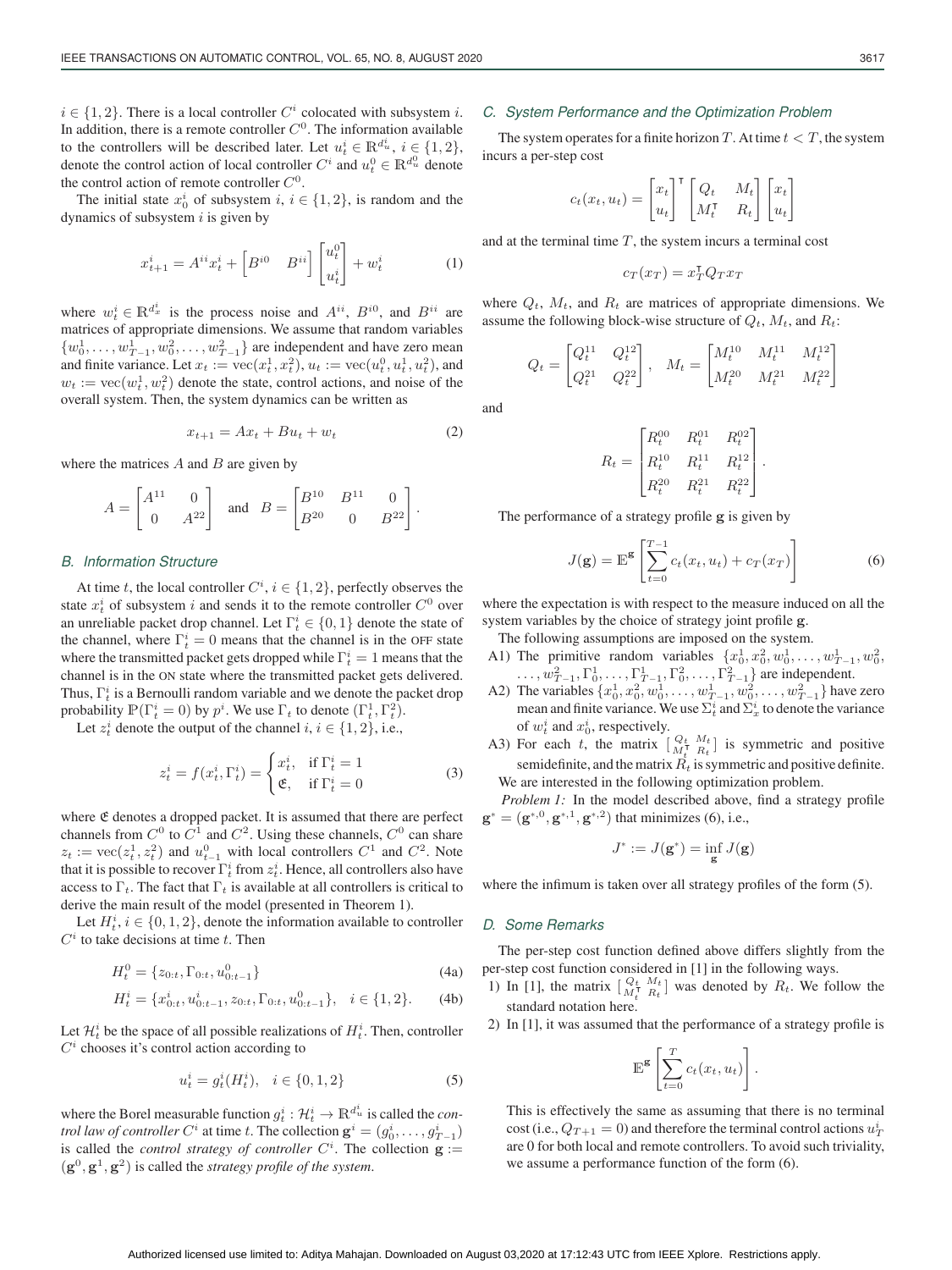## **III. MAIN RESULT**

In this section, we restate the main results of [1] but we present them in a slightly different manner.

#### *A. Common Information-Based Estimates*

Following [2], we define the *common information*  $H_t^{\text{com}}$  between agents as

$$
H_t^{\text{com}} = H_t^0 \cap H_t^1 \cap H_t^2.
$$

The information structure of the model (4) implies that  $H_t^{\text{com}} = H_t^0 =$  ${z_{0:t}, \Gamma_{0:t}, u_{0:t-1}^0}.$ Now we define t

Now we define the common information-based "estimates" of the state and control actions and the corresponding "estimation errors" as follows:

$$
\hat{x}_t = \mathbb{E}[x_t | H_t^{\text{com}}], \quad \tilde{x}_t = x_t - \hat{x} \tag{7}
$$

$$
\hat{u}_t = \mathbb{E}[u_t | H_t^{\text{com}}], \quad \tilde{u}_t = u_t - \hat{u}_t. \tag{8}
$$

For ease of notation, we use  $\hat{x}_t^i$  to denote the  $i_{th}$  component of  $\hat{x}_t$ ,  $\hat{x} = \text{vec}(\hat{x}^i \cdot \hat{x}^i)$ . Similar interpretation holds for  $\hat{x}^i \cdot \hat{x}^i$  and  $\hat{x}^i$ . i.e.,  $\hat{x}_t = \text{vec}(\hat{x}_t^1, \hat{x}_t^2)$ . Similar interpretation holds for  $\tilde{x}_t^i, \hat{u}_t^i$ , and  $\tilde{u}_t^i$ .<br>It can be shown that the state estimates and the estimation error

It can be shown that the state estimates and the estimation error satisfy the following property.

*Lemma 1:* The state estimates and estimation errors evolve as follows: for  $i \in \{1, 2\}$ 

$$
\hat{x}_0^i = \begin{cases} 0, & \text{if } \Gamma_0^i = 0 \\ x_0^i, & \text{if } \Gamma_0^i = 1 \end{cases}
$$

and for  $t > 0$ ,

$$
\label{eq:2} \hat{x}_{t+1}^i = \begin{cases} A^{ii}\hat{x}_t^i + B^{i0}u_t^0 + B^{ii}\hat{u}_t^i, & \text{if } \Gamma_{t+1}^i = 0 \\ x_{t+1}^i, & \text{if } \Gamma_{t+1}^i = 1. \end{cases}
$$

Therefore,

$$
\tilde{x}_0^i = \begin{cases} x_0^i, & \text{if } \Gamma_0^i = 0 \\ 0, & \text{if } \Gamma_0^i = 1 \end{cases}
$$

and for  $t > 0$ 

$$
\tilde{x}_{t+1}^i = \begin{cases}\nA^{ii}\tilde{x}_t^i + B^{ii}\tilde{u}_t^i + w_t^i, & \text{if } \Gamma_{t+1}^i = 0 \\
0, & \text{if } \Gamma_{t+1}^i = 1.\n\end{cases} \square
$$

A proof is presented in Section IV-D.

*Remark 1:* Lemma 1 along with the definition of the state and control estimates (7) and (8) and the information structure (4) imply that all controllers know the value of  $\vec{v} \in (\hat{x}_t^1, \hat{x}_t^2)$  at time t. Consequently,<br>controller  $C^i$  knows the value of  $\tilde{x}^i$  at time t. The main result of the controller  $C^i$  knows the value of  $\tilde{x}_t^i$  at time t. The main result of the model explained in the next section is that the optimal control action model, explained in the next section, is that the optimal control action at controller  $C^i$  is linear in  $(\hat{x}_t, \tilde{x}_t^i)$ .  $\left( \begin{array}{c} i \\ t \end{array} \right)$ .

## *B. Structure of Optimal Control Laws*

In order to present the main result of [1], we recursively define matrices  $\{P_t\}_{t=1}^T$  as follows:  $P_T = Q_T$  and for  $t \in \{T-1, \ldots, 1\}$ 

$$
P_t = \mathcal{R}(P_{t+1}, A, B, Q_t, M_t, R_t).
$$
\n<sup>(9)</sup>

Furthermore, let  $P_t^{ii}$  denote the  $(i, i)$ th block of  $P_t$ . Then for  $i \in \{1, 2\}$ ,<br>recursively define the matrices  $\{ \Pi^i \}^T$  and  $\{ \tilde{P}^i \}^T$  as follows:  $\Pi^i$ recursively define the matrices  $\{\Pi_t^i\}_{t=1}^T$  and  $\{\tilde{P}_t^i\}_{t=1}^T$  as follows:  $\Pi_T^i =$ <br> $O_t^{ii}$  and  $\tilde{P}_t^i = O_t^{ii}$  and for  $t \in \{T-1, 1\}$  let  $Q_T^{ii}$  and  $\tilde{P}_T^i = Q_T^{ii}$  and for  $t \in \{T-1, \ldots, 1\}$ , let

$$
\tilde{P}_t^i = \mathcal{R}(\Pi_{t+1}^i, A^{ii}, B^{ii}, Q_t^{ii}, M_t^{ii}, R_t^{ii})
$$
\n(10)

and

$$
\Pi_{t+1}^i = (1 - p^i) P_{t+1}^{ii} + p^i \tilde{P}_{t+1}^i.
$$
 (11)

The main result of [1] is the following.

*Theorem 1:* The optimal control strategy for Problem 1 is given by

$$
\begin{bmatrix} u_t^0 \\ \hat{u}_t^1 \\ \hat{u}_t^2 \end{bmatrix} = -K_t \hat{x}_t \tag{12}
$$

and

$$
\tilde{u}_t^i = -\tilde{K}_t^i \tilde{x}_t^i, \quad i \in \{1, 2\},\tag{13}
$$

where the time evolution of  $\hat{x}_t$  and  $\tilde{x}_t$  are given by Lemma 1.

The gains  $\{K_t\}_{t=0}^{T-1}$  and  $\{\tilde{K}_t\}_{t=0}^{T-1}$  are given by

$$
K_t = \mathcal{G}(P_{t+1}, A, B, M_t, R_t)
$$
  

$$
\tilde{K}_t^i = \mathcal{G}(\Pi_{t+1}^i, A^{ii}, B^{ii}, M_t^{ii}, R_t^{ii}), \quad i \in \{1, 2\}
$$

where the matrices  $\{P_t\}_{t=1}^T$ ,  $\{\Pi_t^i\}_{t=1}^T$ , and  $\{\tilde{P}^i\}_{t=1}^T$  are given by (9) (10) and (11) by  $(9)$ ,  $(10)$ , and  $(11)$ .

*Remark 2:* Let  $K_t = \text{rows}(K_t^0, K_t^1, K_t^2)$ . Then, Theorem 1 implies that the optimal control actions are given by

$$
u_t^0 = -K_t^0 \hat{x}_t,\tag{14}
$$

$$
u_t^i = -K_t^i \hat{x}_t - \tilde{K}_t^i (x_t^i - \hat{x}_t^i), \quad i \in \{1, 2\}.
$$
 (15)

Such a control law is feasible because,  $\tilde{x}_t^i$  is available at controller  $C^i$ <br>as explained in Remark 1 as explained in Remark 1.

The structure of the control laws (14) and (15) implies that the optimal action is a linear function of the state estimate  $\hat{x}_t$ . Note that the evolution of the state estimate, given by Lemma 1, is a nonlinear function of the data available at controller  $C^i$ ,  $i \in \{1,2\}$ . ction of the data available at controller  $C^i$ ,  $i \in \{1, 2\}$ . □<br>*Remark 3:* The result does not depend on the distribution of the

noise processes  $\{w_i^i\}_{t\geq 0}$ ,  $i \in \{1, 2\}$ , as long as the random variables  $\{w_0^1, \ldots, w_{T-1}^1, w_0^2, \ldots, w_{T-1}^2\}$  are independent and have finite second moment. For convenience we have presented the result under the ond moment. For convenience we have presented the result under the additional assumption that the noise is zero-mean but that assumption can be relaxed using a change of variables.  $\Box$ 

## IV. PROOF OF THE MAIN RESULT

#### *A. Roadmap of the Proof*

Our proof is based on the following fact which is typically referred to as the *completion of squares* in the literature.

*Fact* Given a linear system  $x_{t+1} = Ax_t + Bu_t + w_t$ , the quadratic cost

$$
\sum_{t=0}^{T-1} [x_t^\mathsf{T} Q_t x_t + u_t^\mathsf{T} R_t u_t] + x_T^\mathsf{T} Q_T x_T
$$

may be rewritten as

$$
x_0^{\mathsf{T}} P_0 x_0 + \sum_{t=0}^{T-1} (u_t + L_t x_t)^{\mathsf{T}} \Delta_t (u_t + L_t x_t) + \sum_{t=0}^{T-1} w_t^{\mathsf{T}} P_{t+1} w_t
$$

where  $P_T = Q_T$  and for  $t \in \{T - 1, ..., 0\}$ ,  $P_t = \mathcal{R}(P_{t+1}, A, B, \mathcal{R})$  $Q_t$ , **0**,  $R_t$ ),  $L_t = \mathcal{G}(P_{t+1}, A, B, \mathbf{0}, R_t)$ , and  $\Delta_t = (R_t + B^\intercal P_{t+1}B)$ .<br>Using this fact, one can prove the structure of optimal strategy for

Using this fact, one can prove the structure of optimal strategy for the centralized control of stochastic linear systems for both complete and partial state observation. See, for example, [3, Ch. 8]. However, the completion of squares argument does not work directly for decentralized control systems.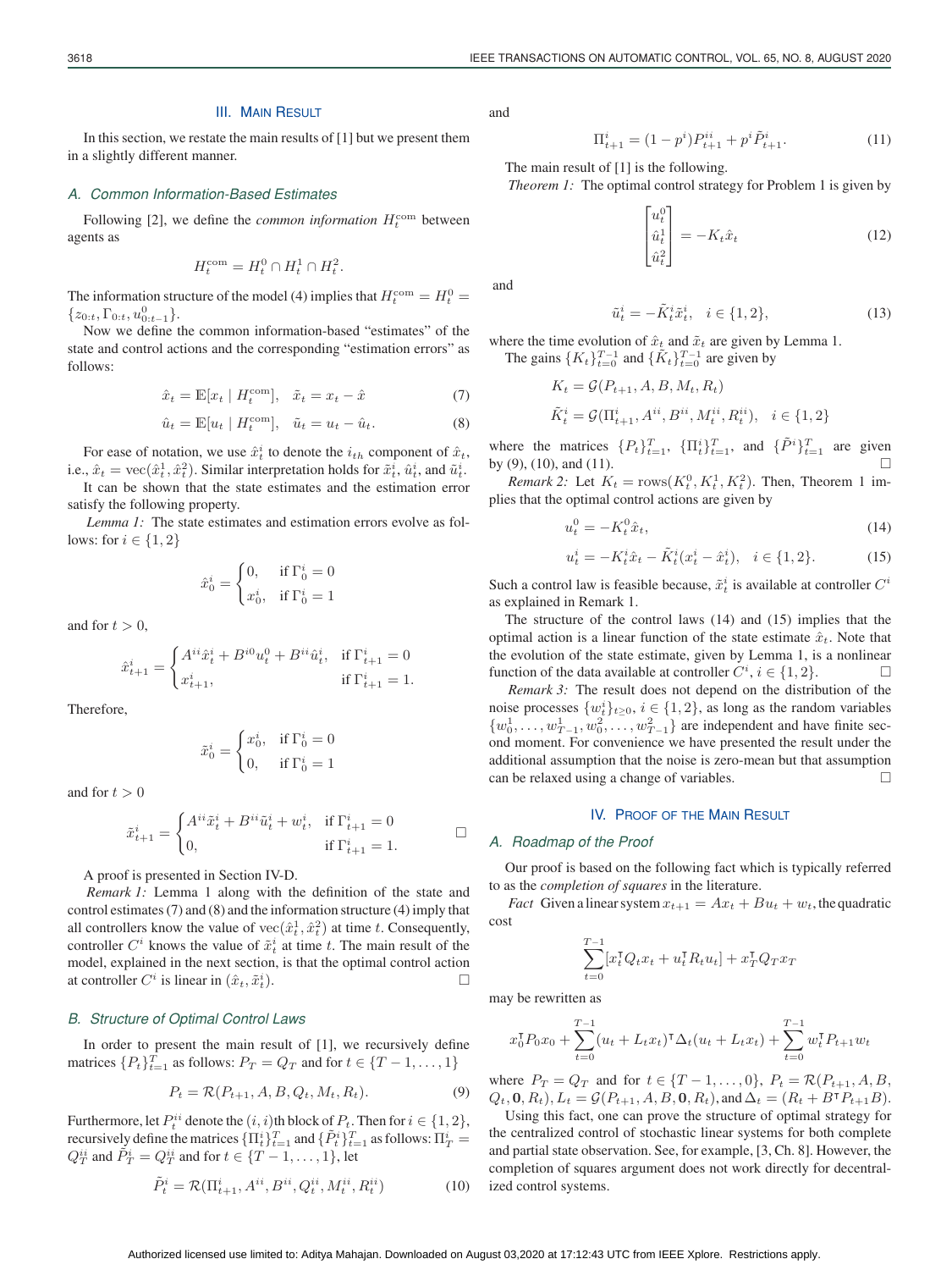In our proof, we exploit a fundamental property of the model, which was established in [1, Claim 2] and is formally stated as Lemma 2 below:  $x_t^1 \perp x_t^2 | H_t^{\text{com}}$ . As a consequence of this conditional independence,<br>the past realizations  $(x_t^i, \ldots, x_t^i)$  are irrelevant at controller  $C_t^i$  and the past realizations  $(x_{0:t-1}^i, u_{0:t-1}^i)$  are irrelevant at controller  $C^i$  and  $x_i$  and  $y_i$  are irrelevant at controller  $C^i$  and may be shed without loss of optimality. This follows from Blackwell's principle of irrelevant information [4] as generalized to decentralized control systems in [5]. The simplified structure of the optimal controller was established in [1, Lemma 1] and is formally stated as Lemma 3 below.

Using these two results and basic properties of conditional expectations, we prove the structure of the dynamics of the state estimates and the estimation error (Lemma 1). This structure was also established in [1, Th. 3] as part of the result that establishes the structure of the optimal controller. However, as we show below, one only needs the conditional independence property of Lemma 2 and its consequences to establish Lemma 1.

As a next step, we use orthogonal projections and the specific form of the information structure to simplify the per-step cost (Lemma 5). We combine this simplified form of the cost with the dynamics of the state estimates and estimation error (established in Lemma 1) to prove completion of squares result for the cost (Theorem 2) tailored to the specific model of the system.

Subsequently, we follow the standard steps of the "completion of squares" argument to establish the structure of the optimal strategy.

# *B. Conditional Independence of Local States and Its Implications*

A key property of the model established in [1, Claim 2] is the following.

*Lemma 2:* For any control strategy profile **g** of the form (5)

$$
x_t^1 \perp \!\!\! \perp x_t^2 \mid H_t^{\text{com}}.\quad \square
$$

Furthermore, it is shown in [1, Lemma 1] that the above conditional independence implies the following.

*Lemma 3:* In Problem 1, there is no loss of optimality to restrict attention to local controllers of the form

$$
u_t^i = g_t^i(x_t^i, H_t^{\text{com}}), \quad i \in \{1, 2\}.
$$
 (16)

An immediate consequence of the above lemma is the following.

*Corollary 1:* For any control strategy profile **g** of the form (16), we have the following:

1)  $(x_t^1, u_t^1) \perp (x_t^2, u_t^2) | H_t^{\text{com}};$ <br>
2)  $(\tilde{x}_t^1, \tilde{u}_t^1) | [\tilde{x}_t^2, \tilde{u}_t^2] | H_t^{\text{com}};$ 

2)  $(\tilde{x}_t^1, \tilde{u}_t^1) \perp (\tilde{x}_t^2, \tilde{u}_t^2) \mid H_t^{\text{com}}$ . *Proof:* Property 1 follows from the Lemma 2 and the structure of the control strategy. Property 2 follows from Property 1, (7) and (8) and the fact that  $\hat{x}_t^i$  and  $\hat{u}_t^i$  are functions of  $H_t^{\text{com}}$ .

## *C. Some Preliminary Properties*

*Lemma 4:* For any control strategy profile **g** of the form (5), we have the following.

- H1)  $\hat{u}_t^0 = u_t^0$  and  $\tilde{u}_t^0 = 0$ . Thus,  $\hat{u}_t = \text{vec}(u_t^0, \hat{u}_t^1, \hat{u}_t^2)$  and  $\tilde{u}_t = \text{vec}(0, \hat{u}_t^1, \hat{u}_t^2)$  $vec(\mathbf{0}, \tilde{u}_t^1, \tilde{u}_t^2).$ <br> $\mathbb{E}[\tilde{x} + H^{\text{com}}]$ .
- H2)  $\mathbb{E}[\tilde{x}_t | H_0^{\text{com}}] = 0$  and  $\mathbb{E}[\tilde{u}_t | H_0^{\text{com}}] = 0$ .<br>H3) For any matrix W of annonciate dimension
- H3) For any matrix W of appropriate dimensions,  $\mathbb{E}[\hat{s}_t^{\mathsf{T}} W \tilde{s}_t] = 0$ , where  $\hat{s}_t = \text{vec}(\hat{x}_t, \hat{y}_t)$  and  $\tilde{s}_t = \text{vec}(\tilde{x}_t, \tilde{y}_t)$ . where  $\hat{s}_t = \text{vec}(\hat{x}_t, \hat{u}_t)$  and  $\tilde{s}_t = \text{vec}(\tilde{x}_t, \tilde{u}_t)$ .

Furthermore, if the strategy profile is of the form (16), we have:

H4) For any matrix W of appropriate dimensions,  $\mathbb{E}[(\tilde{s}_t^1)^{\dagger} W \tilde{s}_t^2] = 0$ , where  $\tilde{s}^i = \text{vec}(\tilde{s}_t^i \tilde{n}^i)$ where  $\tilde{s}_t^i = \text{vec}(\tilde{x}_t^i, \tilde{u}_t^i)$  $\left( \begin{array}{c} i \\ t \end{array} \right)$ .

*Proof:* Property (H1) follows from the fact that  $u_t^0$  is a measurable ction of  $H^0$  (which is the same as  $H^{\text{com}}$ ) function of  $H_t^0$  (which is the same as  $H_t^{\text{com}}$ ).

Property (H2) is a standard property of error estimates and can be shown as follows:

$$
\mathbb{E}[\tilde{x}_t | H_t^{\text{com}}] = \mathbb{E}[x_t - \mathbb{E}[x_t | H_t^{\text{com}}] | H_t^{\text{com}}] = 0.
$$

Property (H3) follows from the generalized orthogonality principle and can be shown as follows:

$$
\mathbb{E}[\hat{s}_t^{\mathsf{T}} W \tilde{s}_t] = \mathbb{E}\big[\mathbb{E}[\hat{s}_t^{\mathsf{T}} W \tilde{s}_t \mid H_t^{\text{com}}]\big] = \mathbb{E}\big[\hat{s}_t^{\mathsf{T}} W \underbrace{\mathbb{E}[\tilde{s}_t \mid H_t^{\text{com}}]}_{=0 \text{ (by (H2))}}\big].
$$

Property (H4) follows from Corollary 1 and (H2).

# *D. Proof of Lemma 1*

By definition,  $H_{t+1}^{\text{com}} = H_t^{\text{com}} \cup \{z_{t+1}^1, z_{t+1}^2, \Gamma_{t+1}^1, \Gamma_{t+1}^2, u_t^0\}.$ Thus

$$
\begin{split} \hat{x}_{t+1}^i &= \mathbb{E}[x_{t+1}^i \mid H_{t+1}^{\text{com}}] \\ &= \mathbb{E}[x_{t+1}^i \mid H_t^{\text{com}}, z_{t+1}^1, z_{t+1}^2, \Gamma_{t+1}^1, \Gamma_{t+1}^2, u_t^0] \\ &= \mathbb{E}[x_{t+1}^i \mid H_t^{\text{com}}, z_{t+1}^i, \Gamma_{t+1}^i], \end{split} \tag{17}
$$

where we can remove  $z_{t+1}^{-i}$  (where  $-i$  means the controller other than i),<br> $\Gamma^{-i}$  and  $i^{0}$  due to the following reasons  $\Gamma_{t+1}^{-i}$ , and  $u_t^0$  due to the following reasons.<br>  $\Gamma_{t+1}^{-i}$ ,  $\Gamma_{t+1}^{-i}$ ,  $\Gamma_{t+1}^{-i}$ ,  $\Gamma_{t+1}^{-i}$ , and he

- 1) By (3),  $z_{t+1}^{-i} = f(x_{t+1}^{-i}, \Gamma_{t+1}^{-i})$  and hence conditionally independent of  $x_{t+1}^{i}$  given  $H^{\text{com}}$  due to (A1). Lemmas 2 and 3 dent of  $x_{t+1}^i$  given  $H_t^{com}$  due to (A1), Lemmas 2 and 3.<br> $\Gamma^{-i}$  is conditionally independent of  $x^i$  given f  $H_{\text{com}}$
- 2)  $\Gamma_{t+1}^{-i}$  is conditionally independent of  $x_{t+1}^{i}$  given  $\{H_t^{\text{com}}, u_t^0\}$  due to (1) and (A1).
- 3)  $u_t^0 = g_t^0(H_t^0)$  and hence may be removed from the conditioning<br>(since  $H^{\text{com}} H^0$ ) (since  $H_t^{\text{com}} = H_t^0$ ).<br>Low we consider the t

Now, we consider the two cases  $\Gamma_{t+1}^i = 0$  and  $\Gamma_{t+1}^i = 1$  separately. When  $\Gamma_{t+1}^i = 0$ ,  $z_{t+1}^i = \mathfrak{E}$  and from (17) we have

$$
\hat{x}_{t+1}^i = \mathbb{E}[x_{t+1}^i \mid H_t^{\text{com}}, z_{t+1}^i = \mathfrak{E}, \Gamma_{t+1}^i = 0]
$$
  
\n
$$
\stackrel{(a)}{=} \mathbb{E}[x_{t+1}^i \mid H_t^{\text{com}}]
$$
  
\n
$$
\stackrel{(b)}{=} A^{ii} \hat{x}_t^i + B^{i0} u_t^0 + B^{ii} \hat{u}_t^i
$$

where  $(a)$  follows from  $(A1)$  and  $(b)$  follows from  $(1), (7), (8), (H1),$ (A1), and (A2). Consequently

$$
\tilde{x}_{t+1}^i = x_{t+1}^i - \hat{x}_{t+1}^i = A^{ii}\tilde{x}_t^i + B^{ii}\tilde{u}_t^i + w_t^i.
$$

Now consider the case when  $\Gamma^i_{t+1} = 1$ , i.e.,  $z^i_{t+1} = x^i_{t+1}$ . Therefore,

$$
\hat{x}_{t+1}^i = \mathbb{E}[x_{t+1}^i \mid H_t^{\text{com}}, z_{t+1}^i = x_{t+1}^i, \Gamma_{t+1}^i = 1] = x_{t+1}^i.
$$

Consequently,  $\tilde{x}_{t+1}^i = x_{t+1}^i - \hat{x}_{t+1}^i = 0$ .

#### *E. Orthogonal Projection for Per-Step Cost*

*Lemma 5:* For any strategy profile of the form (16), we have

$$
\mathbb{E}[x_t^{\mathsf{T}} Q_t x_t] = \mathbb{E}\left[\hat{x}_t^{\mathsf{T}} Q_t \hat{x}_t + \sum_{i \in \{1,2\}} (\tilde{x}_t^i)^{\mathsf{T}} Q_t^{ii} \tilde{x}_t^i\right]
$$
(18)

$$
\mathbb{E}[u_t^{\mathsf{T}} R_t u_t] = \mathbb{E}\left[\hat{u}_t^{\mathsf{T}} R_t \hat{u}_t + \sum_{i \in \{1,2\}} (\tilde{u}_t^i)^{\mathsf{T}} R_t^{ii} \tilde{u}_t^i\right]
$$
(19)

$$
\mathbb{E}[x_t^\mathsf{T} M_t u_t] = \mathbb{E}\left[\hat{x}_t^\mathsf{T} M_t \hat{u}_t + \sum_{i \in \{1,2\}} (\tilde{x}_t^i)^\mathsf{T} M_t^{ii} \tilde{u}_t^i\right].\tag{20}
$$

 $\Box$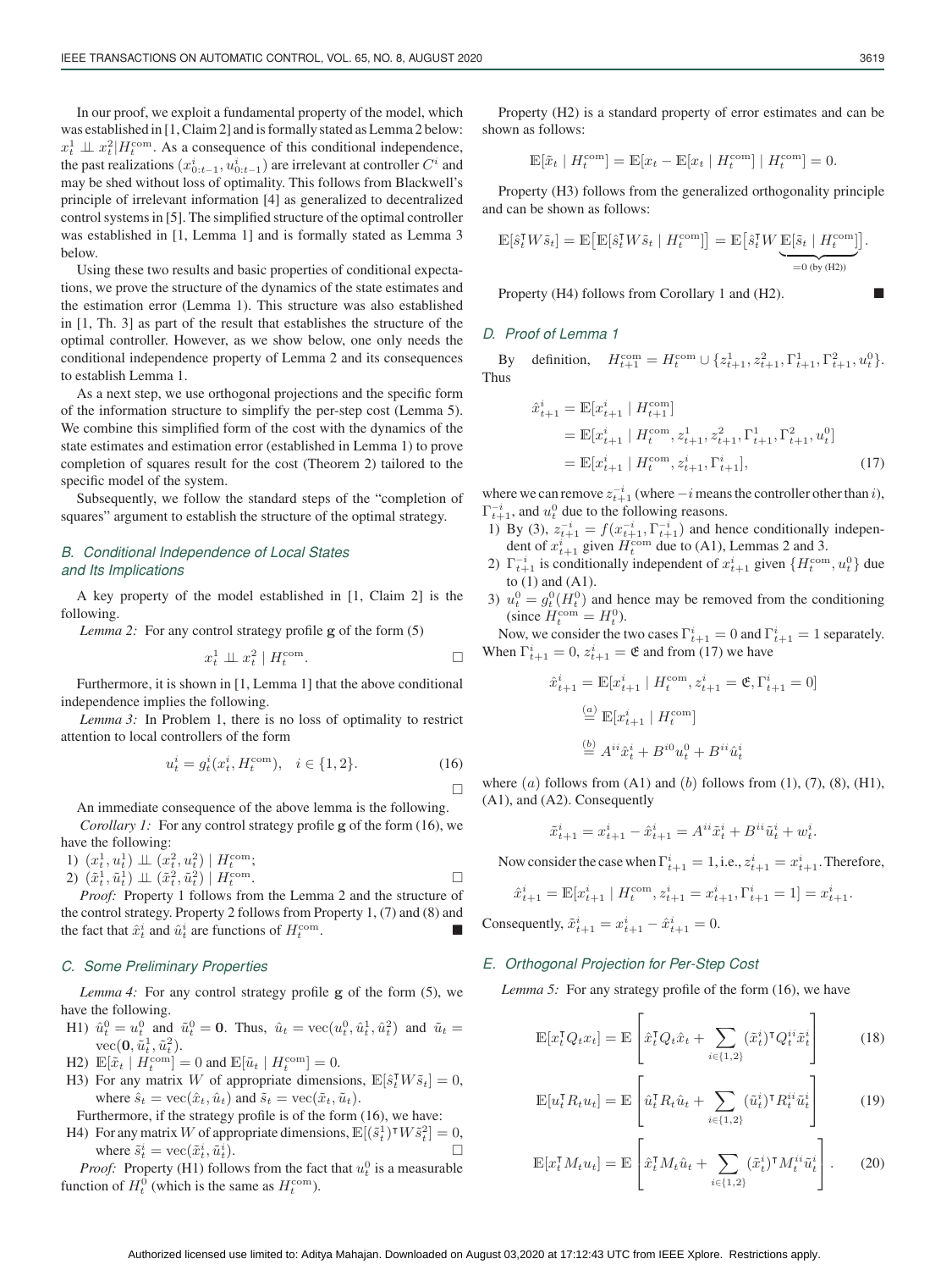Thus, we have that

$$
\mathbb{E}\left[\begin{bmatrix} x_t \\ u_t \end{bmatrix}^\mathsf{T} \begin{bmatrix} Q_t & M_t \\ M_t^\mathsf{T} & R_t \end{bmatrix} \begin{bmatrix} x_t \\ u_t \end{bmatrix} \right] = \mathbb{E}\left[\begin{bmatrix} \hat{x}_t \\ \hat{u}_t \end{bmatrix}^\mathsf{T} \begin{bmatrix} Q_t & M_t \\ M_t^\mathsf{T} & R_t \end{bmatrix} \begin{bmatrix} \hat{x}_t \\ \hat{u}_t \end{bmatrix} \right] + \sum_{i \in \{1,2\}} \mathbb{E}\left[\begin{bmatrix} \tilde{x}_t^i \\ \tilde{u}_t^i \end{bmatrix}^\mathsf{T} \begin{bmatrix} Q_t^{ii} & M_t^{ii} \\ (M_t^{ii})^\mathsf{T} & R_t^{ii} \end{bmatrix} \begin{bmatrix} \tilde{x}_t^i \\ \tilde{u}_t^i \end{bmatrix} \right].
$$

*Proof:* To show (18), we recall that  $x_t = \hat{x}_t + \tilde{x}_t$ . Thus

$$
\mathbb{E}[x_t^{\mathsf{T}} Q_t x_t] = \mathbb{E}[\hat{x}_t^{\mathsf{T}} Q_t \hat{x}_t + \tilde{x}_t^{\mathsf{T}} Q_t \tilde{x}_t + 2\hat{x}_t^{\mathsf{T}} Q_t \tilde{x}_t].\tag{21}
$$

Consider the second term of (21)

$$
\mathbb{E}[\tilde{x}_t^{\mathsf{T}} Q_t \tilde{x}_t] = \sum_{i \in \{1,2\}} \mathbb{E}[(\tilde{x}_t^i)^{\mathsf{T}} Q_t^{ii} \tilde{x}_t^i] + 2 \underbrace{\mathbb{E}[(\tilde{x}_t^1)^{\mathsf{T}} Q_t^{12} \tilde{x}_t^2]}_{=0 \text{ (by (H4))}}.
$$
 (22)

Substituting (22) in (21) and observing that the third term of (21) is 0 due to  $(H3)$ , we get  $(18)$ .

Equations (19) and (20) can be proved in a similar manner.

# *F. Change of Variables*

For ease of notation, we define

$$
\hat{x}_{t+1}^{i,\text{OFF}} = A^{ii}\hat{x}_t^i + B^{i0}u_t^0 + B^{ii}\hat{u}_t^i \tag{23}
$$

$$
\tilde{x}_{t+1}^{i,\text{OFF}} = A^{ii}\tilde{x}_t^i + B^{ii}\tilde{u}_t^i + w_t^i.
$$
\n(24)

Thus, we can write

$$
\hat{x}_{t+1}^i = \begin{cases} \hat{x}_{t+1}^{i, \text{OFF}}, & \text{if } \Gamma_{t+1}^i = 0 \\ x_{t+1}^i, & \text{if } \Gamma_{t+1}^i = 1, \end{cases}
$$

and

$$
\tilde{x}_{t+1}^i = \begin{cases} \tilde{x}_{t+1}^{i,\text{OFF}}, & \text{if } \Gamma_{t+1}^i = 0 \\ 0, & \text{if } \Gamma_{t+1}^i = 1. \end{cases}
$$

Let  $\hat{x}_t^{\text{OFF}} = \text{vec}(\hat{x}_t^1, \text{OFF}, \hat{x}_t^2, \text{OFF})$  and  $\tilde{x}_t^{\text{OFF}} = \text{vec}(\tilde{x}_t^1, \text{OFF}, \tilde{x}_t^2, \text{OFF})$ . It follows that  $\hat{x}_{t+1}^i + \tilde{x}_{t+1}^i = x_{t+1}^i$  and

$$
\hat{x}_{t+1}^{\text{OFF}} = A\hat{x}_t + B\hat{u}_t. \tag{25}
$$

*Lemma 6:* For any strategy profile of the form (5), we have the following:

H5) For any matrix W of appropriate dimensions,  $\mathbb{E}[(\hat{x}_t^{\text{OFF}})^\top W$  $[\tilde{x}^\text{OFF}_t]=0.$ thermore it

Furthermore, if the strategy profile is of the form (16), we have:

H6) For any matrix W of appropriate dimensions,  $\mathbb{E}[(\tilde{x}_t^{1,\text{OFF}})^\intercal$  $W\tilde{x}_t^{2,\text{OFF}} = 0.$ 

*Proof:* Property (H5) follows immediately from (H3). Property (H6) follows immediately from (H4) and (A1).

*Lemma 7:* For any strategy profile of the form (16), we have the following:

$$
\mathbb{E}\left[\hat{x}_{t+1}^{\mathsf{T}}P_{t+1}\hat{x}_{t+1} + \sum_{i\in\{1,2\}} (\tilde{x}_{t+1}^i)^{\mathsf{T}}\tilde{P}_{t+1}^i\tilde{x}_{t+1}^i\right]
$$
\n
$$
= \mathbb{E}\left[(\hat{x}_{t+1}^{\text{OFF}})^{\mathsf{T}}P_{t+1}\hat{x}_{t+1}^{\text{OFF}} + \sum_{i\in\{1,2\}} (\tilde{x}_{t+1}^{i,\text{OFF}})^{\mathsf{T}}\Pi_{t+1}^i\tilde{x}_{t+1}^{i,\text{OFF}}\right].
$$
\n(26)

*Proof:* We compute the conditional value of the left hand side given the realization of  $\Gamma_{t+1} = (\Gamma_{t+1}^1, \Gamma_{t+1}^2)$  and using Lemma 1. We have four cases

1) 
$$
\Gamma_{t+1} = (0, 0)
$$
: In this case  $\hat{x}_{t+1} = \hat{x}_{t+1}^{\text{OFF}}$  and  $\tilde{x}_{t+1} = \tilde{x}_{t+1}^{\text{OFF}}$ . Thus

$$
\mathbb{E}\left[\hat{x}_{t+1}^{\mathsf{T}}P_{t+1}\hat{x}_{t+1} + \sum_{i\in\{1,2\}} (\tilde{x}_{t+1}^i)^{\mathsf{T}}\tilde{P}_{t+1}^i\tilde{x}_{t+1}^i \Big| \Gamma_{t+1} = (0,0)\right]
$$
  
= 
$$
\mathbb{E}\left[(\hat{x}_{t+1}^{\text{OFF}})^{\mathsf{T}}P_{t+1}\hat{x}_{t+1}^{\text{OFF}} + \sum_{i\in\{1,2\}} (\tilde{x}_{t+1}^{i,\text{OFF}})^{\mathsf{T}}\tilde{P}_{t+1}^i\tilde{x}_{t+1}^{i,\text{OFF}}\right].
$$

2) 
$$
\Gamma_{t+1} = (1, 0)
$$
: In this case  $\hat{x}_{t+1} = \text{vec}(x_{t+1}^1, \hat{x}_{t+1}^{2,\text{OFF}}) = \hat{x}_{t+1}^{\text{OFF}} + \text{vec}(\tilde{x}_{t+1}^{1,\text{OFF}}, \mathbf{0})$  and  $\tilde{x}_{t+1} = \text{vec}(\mathbf{0}, \tilde{x}_{t+1}^{2,\text{OFF}})$ . Thus,

$$
\mathbb{E}\left[\hat{x}_{t+1}^{\mathsf{T}}P_{t+1}\hat{x}_{t+1} + \sum_{i\in\{1,2\}} (\tilde{x}_{t+1}^i)^{\mathsf{T}}\tilde{P}_{t+1}^i\tilde{x}_{t+1}^i \Big| \Gamma_{t+1} = (1,0)\right]
$$
  
\n
$$
= \mathbb{E}\left[(\hat{x}_{t+1}^{\text{OFF}})^{\mathsf{T}}P_{t+1}\hat{x}_{t+1}^{\text{OFF}} + (\tilde{x}_{t+1}^{1,\text{OFF}})^{\mathsf{T}}P_{t+1}^{11}\tilde{x}_{t+1}^{1,\text{OFF}} + (\tilde{x}_{t+1}^{2,\text{OFF}})^{\mathsf{T}}\tilde{P}_{t+1}^2\tilde{x}_{t+1}^{2,\text{OFF}}\right].
$$

 $\overline{1}$ 

3)  $\Gamma_{t+1} = (0, 1)$ : Similar to case 2), we can show that

 $\Gamma$ 

$$
\mathbb{E}\left[\hat{x}_{t+1}^{\mathsf{T}}P_{t+1}\hat{x}_{t+1} + \sum_{i\in\{1,2\}} (\tilde{x}_{t+1}^i)^{\mathsf{T}}\tilde{P}_{t+1}^i\tilde{x}_{t+1}^i \Big|\Gamma_{t+1} = (0,1)\right]
$$
  
\n
$$
= \mathbb{E}\left[(\hat{x}_{t+1}^{\text{OFF}})^{\mathsf{T}}P_{t+1}\hat{x}_{t+1}^{\text{OFF}} + (\tilde{x}_{t+1}^{\text{1,OFF}})^{\mathsf{T}}\tilde{P}_{t+1}^1\tilde{x}_{t+1}^{\text{1,OFF}} + (\tilde{x}_{t+1}^{\text{2,OFF}})^{\mathsf{T}}P_{t+1}^{22}\tilde{x}_{t+1}^{\text{2,OFF}}\right].
$$

4)  $\Gamma_{t+1} = (1, 1)$ : In this case,  $\hat{x}_{t+1} = x_{t+1} = \hat{x}_{t+1}^{\text{OFF}} + \tilde{x}_{t+1}^{\text{OFF}}$  and  $\tilde{x}_{t+1} = 0$ . Thus  $\tilde{x}_{t+1} = 0$ . Thus

$$
\begin{split} \mathbb{E}\left[\hat{x}_{t+1}^{\mathsf{T}}P_{t+1}\hat{x}_{t+1}+\sum_{i\in\{1,2\}}(\tilde{x}_{t+1}^{i})^{\mathsf{T}}\tilde{P}_{t+1}^{i}\tilde{x}_{t+1}^{i}\Big|\Gamma_{t+1}=(1,1)\right] \\ =\mathbb{E}\left[(\hat{x}_{t+1}^{\mathrm{OFF}})^{\mathsf{T}}P_{t+1}\hat{x}_{t+1}^{\mathrm{OFF}}+(\tilde{x}_{t+1}^{\mathrm{OFF}})^{\mathsf{T}}P_{t+1}\tilde{x}_{t+1}^{\mathrm{OFF}} \\ &+2(\hat{x}_{t+1}^{\mathrm{OFF}})^{\mathsf{T}}P_{t+1}\tilde{x}_{t+1}^{\mathrm{OFF}}\right] \\ =\mathbb{E}\left[(\hat{x}_{t+1}^{\mathrm{OFF}})^{\mathsf{T}}P_{t+1}\hat{x}_{t+1}^{\mathrm{OFF}}+\sum_{i\in\{1,2\}}(\tilde{x}_{t+1}^{i,\mathrm{OFF}})^{\mathsf{T}}P_{t+1}^{ii}\tilde{x}_{t+1}^{i,\mathrm{OFF}}\right] \end{split}
$$

where the last equality follows from (H5) and (H6).

Combining these four cases and using the law of total probability, we get  $(26)$ .

#### *G. Completion of Squares*

*Lemma 8:* Let  $x \in \mathbb{R}^{d_x}$ ,  $u \in \mathbb{R}^{d_u}$ , and  $w \in \mathbb{R}^{d_x}$  be random variables defined on a common probability space. Suppose  $w$  is zero mean with finite covariance and independent of  $(x, u)$ . Let  $x_+$  $Ax + Bu + w$ , where A and B are matrices of appropriate dimensions. Then given matrices  $P$ ,  $Q$ ,  $M$ , and  $R$  of appropriate dimensions

$$
\mathbb{E}\left[\begin{bmatrix} x \\ u \end{bmatrix}^\mathsf{T} \begin{bmatrix} Q & M \\ M^\mathsf{T} & R \end{bmatrix} \begin{bmatrix} x \\ u \end{bmatrix} + x_+^\mathsf{T} P x_+ \right]
$$
  
=  $\mathbb{E}\left[x^\mathsf{T} P_+ x + (u + Kx)^\mathsf{T} \Delta (u + Kx) + w^\mathsf{T} P w\right]$ 

where

$$
\Delta = R + B^{\mathsf{T}} P B,
$$
  
\n
$$
K = \Delta^{-1} [M^{\mathsf{T}} + B^{\mathsf{T}} P A]
$$
  
\n
$$
P_{+} = Q + A^{\mathsf{T}} P A - K^{\mathsf{T}} \Delta K.
$$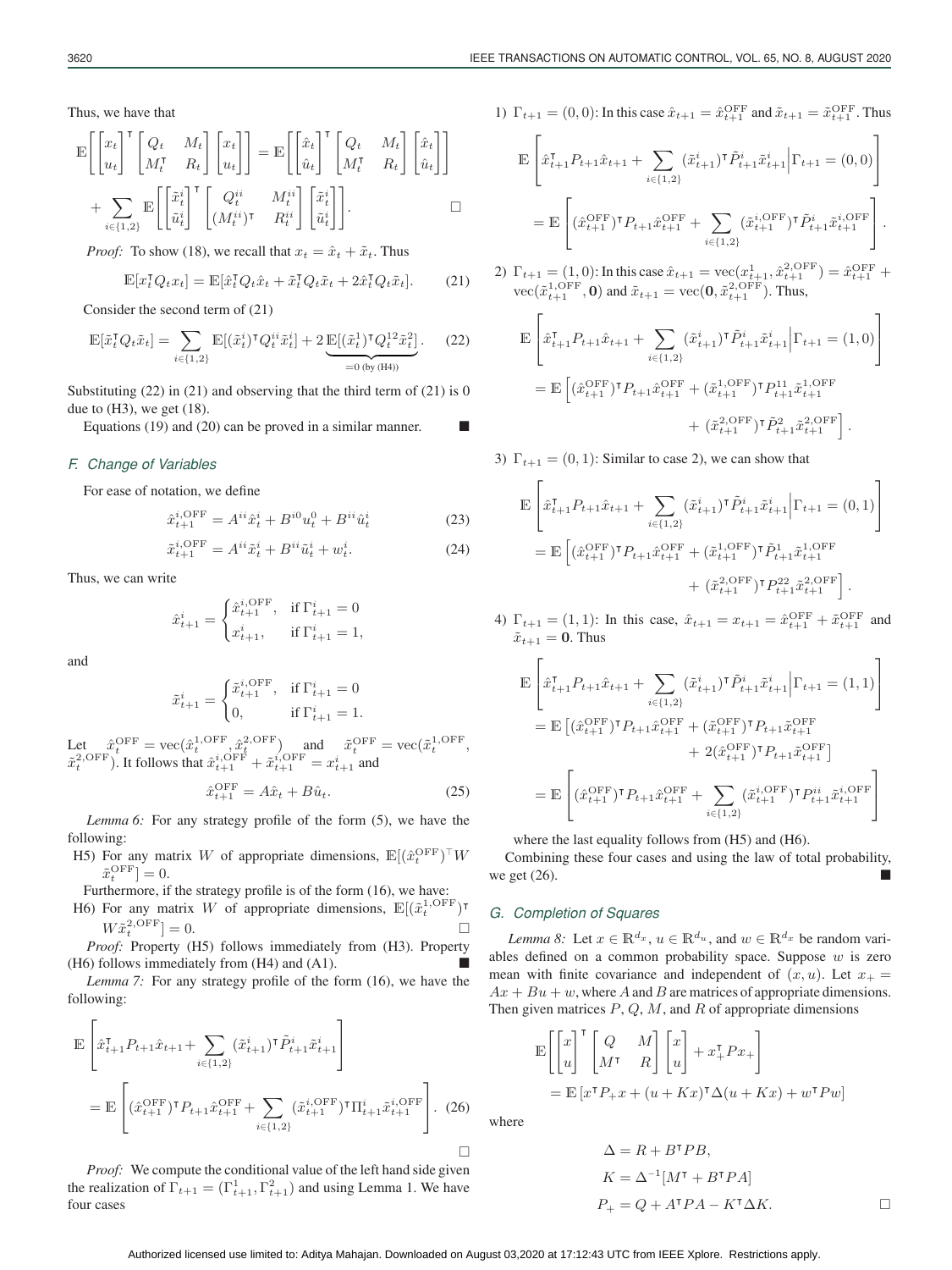*Proof:* Since  $w$  is zero mean and independent of  $(x, u)$ , we have

$$
\mathbb{E}[x_+^{\mathsf{T}} Px_+] = \mathbb{E}\big[(Ax + Bu)^{\mathsf{T}} P(Ax + Bu) + w^{\mathsf{T}} P w\big]
$$

The result follows by expanding both sides and comparing coefficients.

By combining Lemmas 5, 7, and 8, we get the following. *Lemma 9:* For any strategy profile of the form (16)

$$
\mathbb{E}\left[c_{t}(x_{t}, u_{t}) + \hat{x}_{t+1}^{\mathsf{T}}P_{t+1}\hat{x}_{t+1} + \sum_{i\in\{1,2\}} (\tilde{x}_{t+1}^{i})^{\mathsf{T}}\tilde{P}_{t+1}^{i}\tilde{x}_{t+1}^{i}\right] \n= \mathbb{E}\left[\hat{x}_{t}^{\mathsf{T}}P_{t}\hat{x}_{t} + (\hat{u}_{t} + K_{t}\hat{x}_{t})^{\mathsf{T}}\Delta_{t}(\hat{u}_{t} + K_{t}\hat{x}_{t}) + \sum_{i\in\{1,2\}}\left[ (\tilde{x}_{t}^{i})^{\mathsf{T}}\tilde{P}_{t}^{i}\tilde{x}_{t}^{i} + (\tilde{u}_{t} + \tilde{K}_{t}\tilde{x}_{t})^{\mathsf{T}}\tilde{\Delta}_{t}(\tilde{u}_{t} + \tilde{K}_{t}\tilde{x}_{t}) + (w_{t}^{i})^{\mathsf{T}}\tilde{\Pi}_{t+1}^{i}w_{t}^{i}\right]\right].
$$

*Theorem 2:* For any strategy profile **g** of the form (16)

$$
J(\mathbf{g}) = \mathbb{E}^{\mathbf{g}} \left[ \hat{x}_0^{\mathsf{T}} P_t \hat{x}_0 + \sum_{i \in \{1,2\}} (\tilde{x}_0^i)^{\mathsf{T}} \tilde{P}_0^i \tilde{x}_0^i + \sum_{s=0}^{T-1} (\hat{u}_s + K_s \hat{x}_s)^{\mathsf{T}} \Delta_s (\hat{u}_s + K_s \hat{x}_s) + \sum_{s=0}^{T-1} \sum_{i \in \{1,2\}} (\tilde{u}_s^i + \tilde{K}_s^i \tilde{x}_s^i)^{\mathsf{T}} \tilde{\Delta}_s^i (\tilde{u}_s^i + \tilde{K}_s^i \tilde{x}_s^i) + \sum_{s=0}^{T-1} \sum_{i \in \{1,2\}} (w_s^i)^{\mathsf{T}} \Pi_{t+1}^i w_s^i \right]
$$
(27)

where  $\Delta_s = R_s + B^{\dagger} P_{s+1} B$  and  $\tilde{\Delta}_s^i = R_s^{ii} + (B^{ii})^{\dagger} \Pi_{s+1}^i B^{ii}$ ,  $i \in I_1$  $\{1,2\}$ .  $\Box$ <br>*Proof:* For any strategy profile  $\alpha$  define the expected cost to go

*Proof:* For any strategy profile **g**, define the expected cost to go from time t onward as

$$
V_t(\mathbf{g}) = \mathbb{E}^{\mathbf{g}} \left[ \sum_{s=t}^{T-1} c_s(x_s, u_s) + c_T(x_T) \right]. \tag{28}
$$

We claim that

$$
V_t(\mathbf{g}) = \mathbb{E}^{\mathbf{g}} \left[ \hat{x}_t^{\mathsf{T}} P_t \hat{x}_t + \sum_{i \in \{1,2\}} (\tilde{x}_t^i)^{\mathsf{T}} \tilde{P}_t^i \tilde{x}_t^i + \sum_{s=t}^{T-1} (\hat{u}_s + K_s \hat{x}_s)^{\mathsf{T}} \Delta_s (\hat{u}_s + K_s \hat{x}_s) + \sum_{s=t}^{T-1} \sum_{i \in \{1,2\}} (\tilde{u}_s^i + \tilde{K}_s^i \tilde{x}_s^i)^{\mathsf{T}} \tilde{\Delta}_s^i (\tilde{u}_s^i + \tilde{K}_s^i \tilde{x}_s^i) + \sum_{s=t}^{T-1} \sum_{i \in \{1,2\}} (w_s^i)^{\mathsf{T}} \Pi_{t+1}^i w_s^i \right].
$$
 (29)

We prove the claim by backward induction. For  $t = T$ , Lemma 5 implies that

$$
V_T(\mathbf{g}) = \mathbb{E}\left[\hat{x}_T^\mathsf{T} Q_T \hat{x}_T + \sum_{i \in \{1,2\}} (\tilde{x}_T^i)^\mathsf{T} Q_T^{ii} \tilde{x}_T^i\right].
$$

Equation (29) follows from the definition of  $P_T$  and  $\tilde{P}_T^i$ . This forms the basis of induction. Now assume that (20) is true for  $t + 1$  and consider basis of induction. Now assume that (29) is true for  $t + 1$  and consider  $V_t$ . By definition, we have

$$
V_t(\mathbf{g}) = \mathbb{E}^{\mathbf{g}}[c_t(x_t, u_t)] + V_{t+1}(\mathbf{g}).
$$

Using the expression for  $V_{t+1}$  and Lemma 9, we get the expression for  $V_t$ . This completes the induction step and proves the claim (29).

The result of the Theorem follows from observing that  $J(\mathbf{g}) = V_0(\mathbf{g})$ .  $V_0(\mathbf{g})$ .

# *H. Proof of Theorem 1*

By Lemma 3, there is no loss of optimality in restricting attention to control strategy profile of the form (16). By Theorem 2, the performance of a strategy of the form (16) is given by (27). Note that the first two and the last terms of (27) are control free (i.e., they depend on only primitive random variables). Thus, minimizing  $J(\mathbf{g})$  is equivalent to minimizing

$$
\tilde{J}(\mathbf{g}) = \mathbb{E}^{\mathbf{g}} \left[ \sum_{s=0}^{T-1} \left[ (\hat{u}_s + K_s \hat{x}_s)^{\mathsf{T}} \Delta_s (\hat{u}_s + K_s \hat{x}_s) + \sum_{i \in \{1,2\}} (\tilde{u}_s^i + \tilde{K}_s^i \tilde{x}_s^i)^{\mathsf{T}} \tilde{\Delta}_s^i (\tilde{u}_s^i + \tilde{K}_s^i \tilde{x}_s^i) \right] \right].
$$

By (A3),  $R_t$  is symmetric and positive definite and therefore so is  $R_t^{ii}$ . It can be shown recursively that  $P_t$  and  $\tilde{P}_t$  are symmetric and nositive semidefinite. Hence both  $\Delta$ , and  $\tilde{\Delta}^i$  are symmetric and nositive positive semidefinite. Hence both  $\Delta_t$  and  $\tilde{\Delta}_t^i$  are symmetric and positive definite. Therefore,  $\tilde{J}(\mathbf{g}) \geq 0$  with equality if and only if the strategy profile **g** is given by Theorem 1.

# V. DISCUSSION

The model in  $[1]$  consisted of  $N$  local controllers and one remote controller. We restricted our discussion to  $N = 2$ . All steps of our proof apart from Lemma 7 extend trivially to the case of general  $N$ . To extend Lemma 7 to the case of general  $N$ , one can establish the following result.

*Lemma 10:* For the system with general N, for any  $\gamma =$  $(\gamma^1,\ldots,\gamma^n), \gamma^i \in \{0,1\}$ , we have

$$
\begin{split} \mathbb{E}\left[\hat{x}_{t+1}^{\mathsf{T}}P_{t+1}\hat{x}_{t+1}+\sum_{i=1}^{N}(\tilde{x}_{t+1}^{i})^{\mathsf{T}}\tilde{P}_{t+1}^{i}\tilde{x}_{t+1}^{i}\;\middle\vert\; \Gamma_{t+1}=\gamma\right] \\ =\mathbb{E}\left[(\hat{x}_{t+1}^{\mathrm{OFF}})^{\mathsf{T}}P_{t+1}\hat{x}_{t+1}^{\mathrm{OFF}} \\ +\sum_{i=1}^{N}(\tilde{x}_{t+1}^{i,\mathrm{OFF}})^{\mathsf{T}}\Lambda_{t+1}^{i}(\gamma^{i})\tilde{x}_{t+1}^{i,\mathrm{OFF}}\;\middle\vert\; \Gamma_{t+1}=\gamma\right] \end{split}
$$

where

$$
\Lambda_{t+1}^i(\gamma^i) = \begin{cases} \tilde{P}_{t+1}^i, & \text{if } \gamma^i = 0\\ P_{t+1}^{ii} & \text{if } \gamma^i = 1. \end{cases} \square
$$

Lemma 7 then follows from observing that

$$
\sum_{(\gamma^1,\dots,\gamma^N)\in\{0,1\}^N} \mathbb{P}(\Gamma_t^1 = \gamma^1) \cdots \mathbb{P}(\Gamma_t^N = \gamma^N) \Lambda_{t+1}^i(\gamma^i)
$$
  
= 
$$
\sum_{\gamma^i \in \{0,1\}} \mathbb{P}(\Gamma_t^i = \gamma^i) \Lambda_{t+1}^i(\gamma^i)
$$
  
= 
$$
p^i \tilde{P}_{t+1}^i + (1-p^i) P_{t+1}^{ii}
$$
  
= 
$$
\Pi_{t+1}^i.
$$